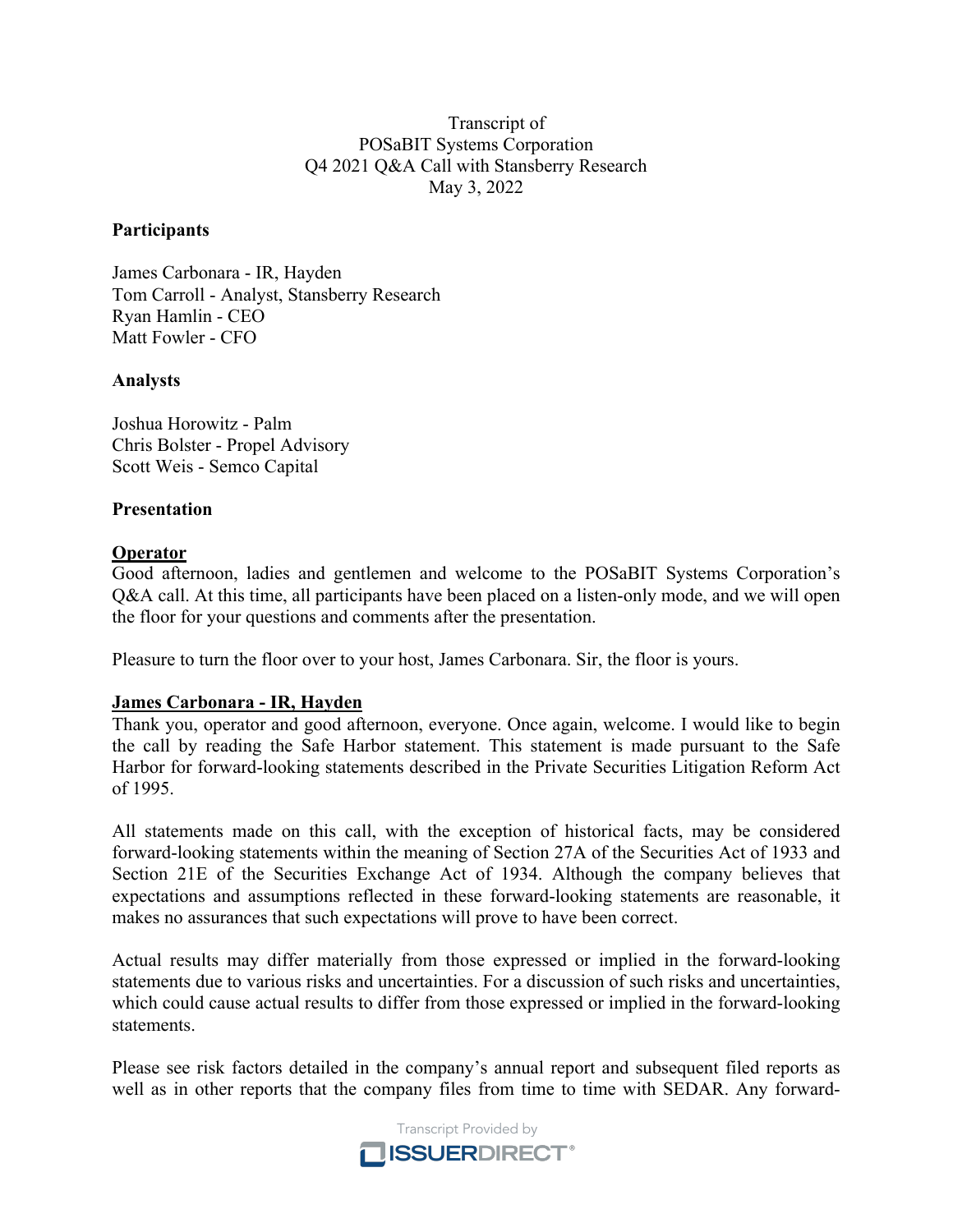looking statements included in this call are made only as of the date of this call. We do not undertake any obligation to update or supplement any forward-looking statements to reflect subsequent knowledge, events or circumstances.

Company may also be citing adjusted EBITDA in today's discussion, adjusted EBITDA is a non-IFRS measure used by management that does not have any prescribed meaning by IFRS. And that may not be comparable to similar measures presented by other companies. The company defines adjusted EBITDA as net income or loss generated for the period as reported before interest, taxes, depreciation and amortization and it's further adjusted to remove changes in fair value and expected credit losses, foreign exchange gains and or losses and impairments. The company believes this is a useful metric to evaluate its core operating performance.

With me today are; Ryan Hamlin, CEO of POSaBIT; and Matthew Fowler, CFO; as well as Tom Carroll, analyst with Stansberry Research. Given the technical difficulties with the Q&A session during last week's earnings call, we thought it would be a good idea to hold the fireside chat type of discussion and go over some items. To help you with this, Tom Carroll has agreed to run the discussion, beginning with several of his own questions for management. At the end of the call today, we'll open it up to other investors for any other follow-ups.

Tom, I'll turn the call over to you right now. Tom, please proceed.

# **Tom Carroll - Analyst, Stansberry Research**

Great, thank you very much. Thanks, James and thanks to Ryan and Matthew for giving us a bit more of their time. We know you guys are busy running the business. So let's – let's get right to it. I'm quite interested as you know in POSaBIT and I think this is a great idea. So, to that end, I have three discussion points really to go over with you following your earnings release last week. And then, after we go through each of those, let's open it up to Q&A for anybody listening online that may want to add to my line of questioning. Sound good?

## **Ryan Hamlin - CEO**

Sounds great, Tom. Thanks.

## **Tom Carroll - Analyst, Stansberry Research**

Very good. So first discussion point really is on, what I think was probably one of the hot buttons at a quarter, right, your transactional sales. And noting that they declined sequentially by about 4% from third quarter in the fourth quarter. In my view, this was relatively benign, and to me, not all that unexpected, right.

The legal cannabis markets nationwide saw all kinds of pressure third quarter last year into fourth quarter, and even into the New Year, driven by you know all the obvious things out there, right. People getting back to work, stimulus checks going away, inflation pulling on all of our other expenses. And then cynically, I'll throw another one in you know publicly-traded MSOs needing to make their numbers and then reducing price.

So, I mean, it would make sense that kind of your transactional sales numbers may slow or even decline during that time period. But that said, what can you offer us additionally to kind of help

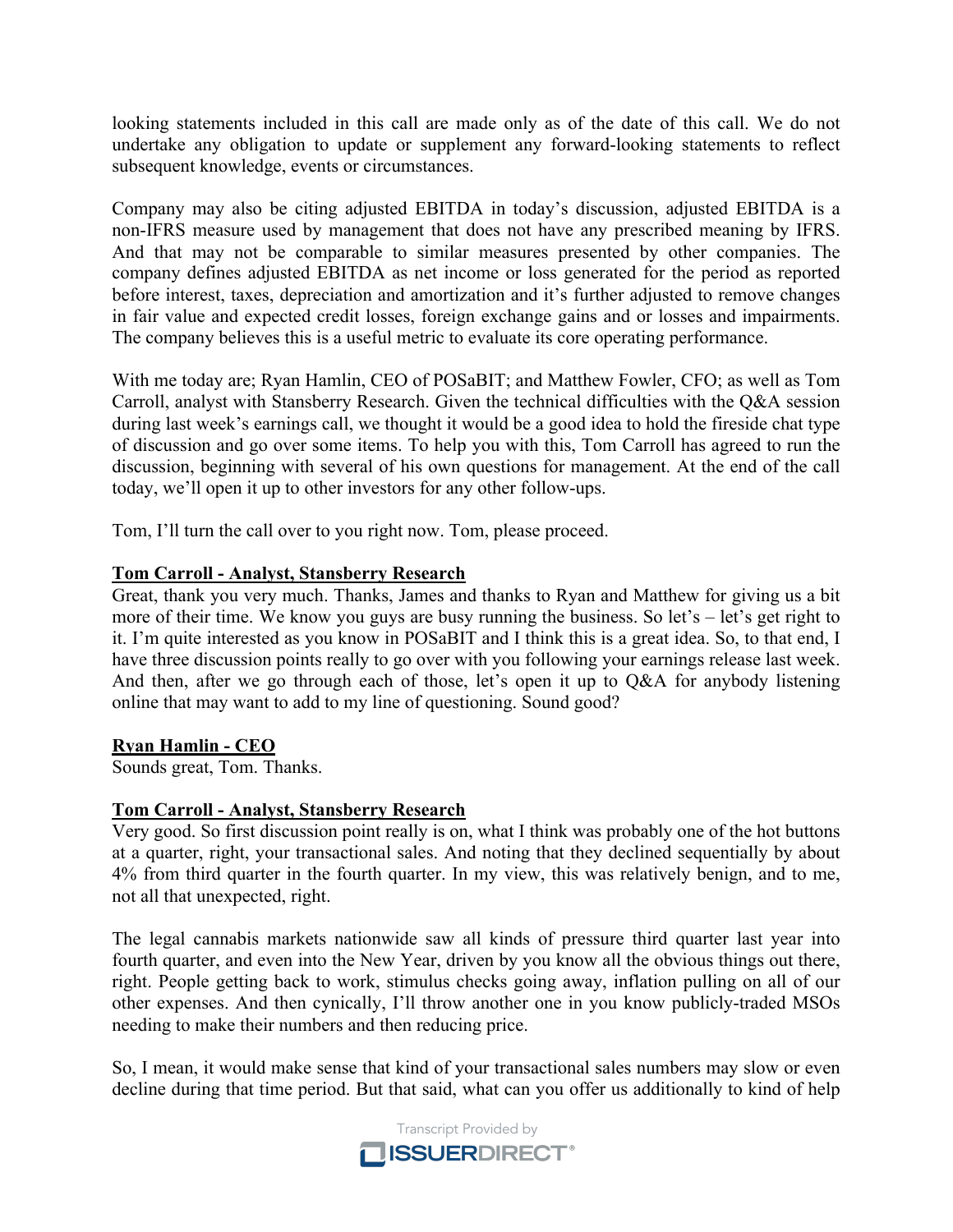explain this, right? Do you have any kind of the same-store transactional sales metrics you could focus on? And are you able to see you know in your numbers, the same kind of industry pressures that you know I am observing out there as an analyst?

## **Ryan Hamlin - CEO**

Yeah, no. Thanks, Tom and great first question to start with because I think you know we solicited feedback from our investors afterwards when we had the technical difficulties and certainly a lot of questions came in on this. So, you know I'm glad we're addressing it upfront. I think you know for us, it comes down to three primary reasons and you touched on some of them, but the one that we didn't talk about. And you know I wanted to make sure we address in this call. As we were in Q4, we made a conscious decision to really migrate over from, we had a more traditional what they call cashless ATM service or a point of banking sometime referred to that, where it rounds up to the nearest \$5. We were able to secure a true debit solution. And so, we made the – business decision to move forward and really onboard all new merchants on that new platform.

The good part of that is, obviously there's no rounding, it's a much more compliant solution. And so it's all you know it's good from that perspective, I guess the downside is that, due to the rigorous compliance we have to put merchants through, underwriting takes quite a bit of time. So kind of quite unexpectedly, we encountered kind of a pretty significant delay, and just getting these merchants through underwriting. So that was one big kind of condition that we saw.

The good news is, as we learn that new underwriting process, and even as we got into the New Year you know we were still kind of learning and getting this going. By the time we hit February, we hit our stride, new merchants were coming on board. And, in fact you know not to talk Q1 here, but March saw our largest month ever in the history of the company. And we grew it about 22%, I think were February.

So good news is, we've kind of come out of that little bit of a delay. The other point that I kind of want to make upfront here is that, we did do a hardware change. You know for those of you that follow the payment industry, there was a pretty significant security leak with PAX terminals, P-A-X terminals. In fact, the FBI actually raided their facility that was made known to us and we felt like it was prudent to evaluate other hardware solutions.

So we had to get compliant and standardize on the new piece of hardware which we did that slowed us down a little bit coming out of Q4. And then really the last is, you hit on it, which is yes, there is some seasonality and not so much even seasonality. But we just saw a downturn in the industry in Q4. I mean, all companies kind of across the Board had a lower than expected fourth quarter in cannabis sales. And I think, yeah, it's stimulus check. Maybe they want to spend money on gasoline versus cannabis or something like that. But we definitely saw kind of a downtick.

As far as you know the industry pressures, yeah, I mean, we especially maybe even more so than some of the other technology providers in the space see it, because we are in the payments space. And so we're going to see a real-time hit when consumer spending you know has issues, whether that be inflation-related or whatnot. So you know we're going to see that hit almost immediately.

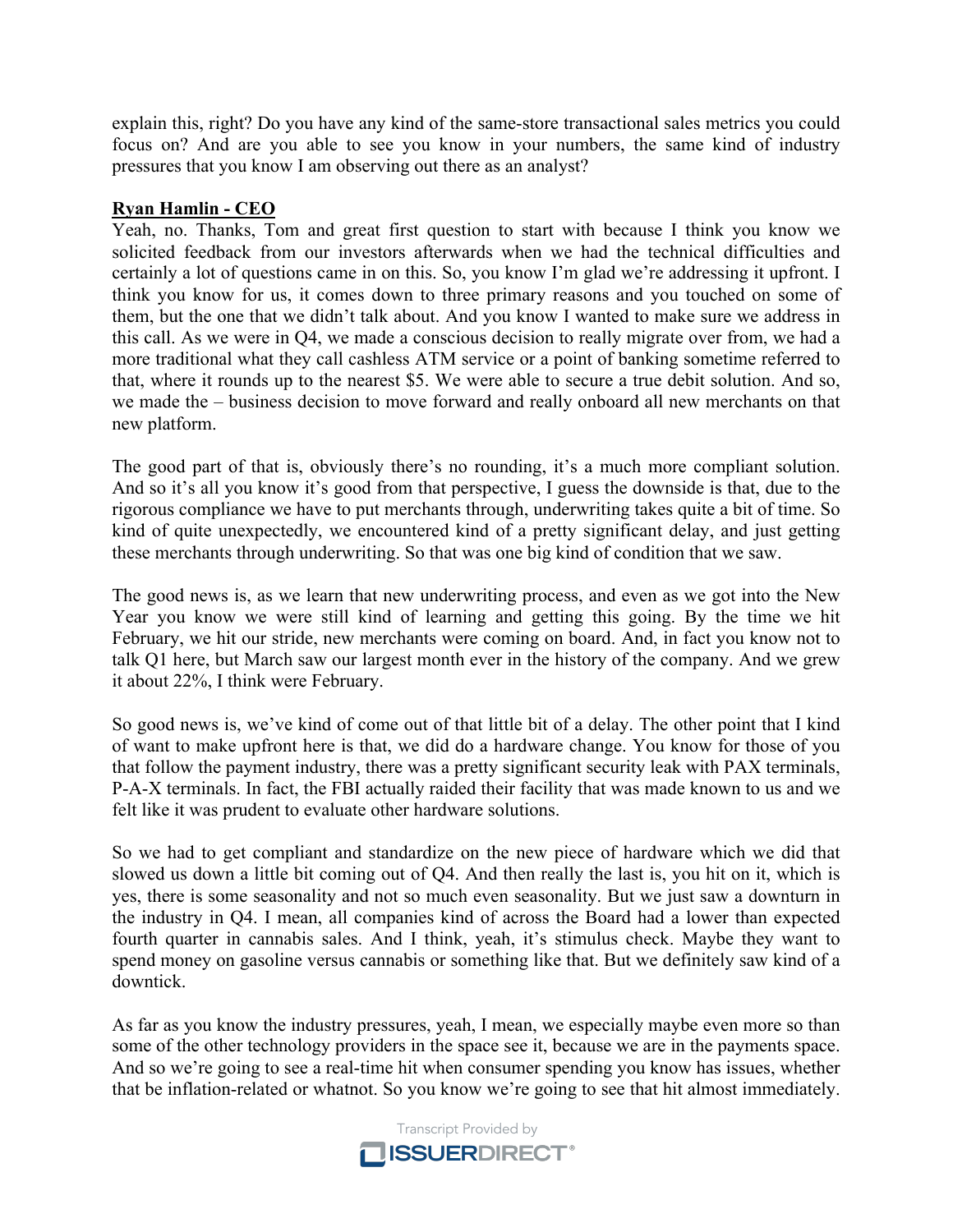And then we saw the greater hit with just the cannabis industry as a whole with the MSO pricing pressures and some other things. So you know that – that's kind of the big one.

You mentioned same-store growth. And you know, you and I have talked about this in the past, and it's a good metric. And I'm glad you asked, because for a lot of our investors you know as we grow and we gave, you know we had over \$21 million this year, this last year and we gave our guidance of \$37 million to \$40 million. You know how we get there is not just new stores, it's through same-store growth. In fact, we went back and we looked at our top 25 stores that were with us in 2020. And those same 25 stores are with us – were with us in 2021. That says a couple of things. Number one, we don't turn a lot.

But number two, we're able to baseline those stores over the course of a 24-month period. And we saw a 47% increase in 2021. So that's a very impactful number for us, because that tells us that as long as we're not turning merchants off, we're able to grow those same-store merchants, particularly in the first year 18 months of operations by 47%. So that really helps give us the confidence. And I know we're going to talk guidance here in a bit. But you know that gives us some confidence on guidance as well.

And then, I got to say one last thing just because this was a big question that came up and I just want to cover it because I know our investors will – are interested. But, we got a couple of questions on just stores and store counts. And so you know we are stating that we have now over 400 stores live using our payments and our POS. You know, we think that's a great metric and people always want to know store count.

For us, store count is important when it comes to the POS and the SaaS fees, because that's a monthly SaaS recurring fee. But on the payments side it's really not as relevant, because you know we have some stores like stores in Vegas that are right off the strip that will process \$10 million for them, versus you know a small mom-and-pop out in some rural area may only process a couple 100,000 through us.

So you know we make our money on that transactional sales revenue. And so you know we put more of an emphasis on our transactional growth, really than our store growth. But I did want to publicly state that you know we're in over 400 stores now, because that was something that our investors were asking. So, sorry for the long answer to your first question –

#### **Tom Carroll - Analyst, Stansberry Research** Okay.

## **Ryan Hamlin - CEO**

But I definitely wanted to knock off a few of the big items.

## **Tom Carroll - Analyst, Stansberry Research**

Yeah. I do have a follow-up on that. So you're pointing to kind of the underwriting process as well as the hardware change as well as just normal seasonality. I guess, if you put the underwriting and the hardware change into one bucket, and you put you know just industry pressures in the other. And again, we're not talking about a big decline third to fourth quarter,

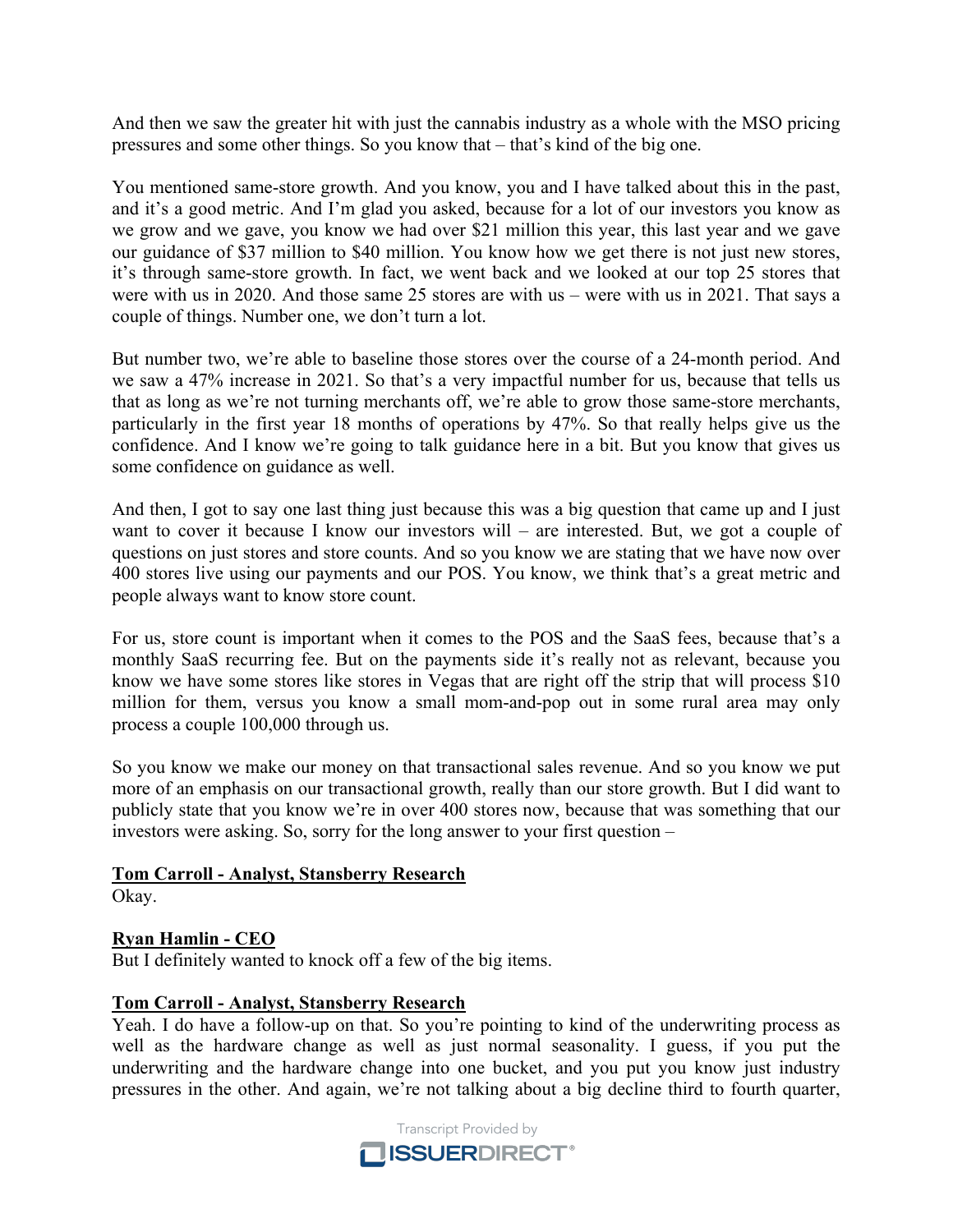but how much of it was – was it 50:50? Was it you know 70:30, which was the bigger impact on the transactional sales decline?

## **Ryan Hamlin - CEO**

It was definitely the down fourth quarter in the cannabis industry. In fact, if you looked at  $-$  we looked at some of the –

## **Tom Carroll - Analyst, Stansberry Research**

Seasonality more so.

## **Ryan Hamlin - CEO**

Yeah, yeah. We looked at our Q4 in 2020 and the growth that we happen back there, and we actually you know had a decent growth in Q4. And so really, again, baseline those exact same merchants, you saw a decline in fourth quarter. So that tells you that the cannabis industry as a whole was down that this really was you know tied to the industry and the seasonality in Q4.

## **Tom Carroll - Analyst, Stansberry Research**

Yeah. And then one other, you mentioned the 47% same-store increase number for 2020. Do you have that? Do you have that number specifically for fourth quarter over fourth quarter?

## **Ryan Hamlin - CEO**

I don't have it handy. But that will be some we can come back with I know you know later this month, we'll be talking again with our Q1s. And I like that. That'll be something we can share with you in our Q1.

## **Tom Carroll - Analyst, Stansberry Research**

Right. Okay, thanks for that. My second discussion point here again is, let's chat a little bit about your guidance which you know was you know \$37 million to \$40 million on about \$700 million in transactional sales, great growth, no matter how you look at it. But the implied take rate in your guidance is about 5.5%, right, which is roughly 50 bps lower than where you ended the year. Even more than that on the 4Q. Any specific reason for that conservatism you're banking in? Or maybe just goes back to that mix shift you were referring to increased competition? Well, can you talk about that?

## **Ryan Hamlin - CEO**

Yeah. You know it's primarily mix shift, that transition from a POB transaction, the point of banking you know round transaction to a true pin debit transaction. And the reality is, it costs us a little bit more, not only just from a compliance cost to get them on boarded, but just our cost of processing is a little bit more. So you know we saw both kind of a little bit of a – a little bit less top line and a little bit less margin on those, but we think in the long run, that's the better solution, it's the more compliant solution, frankly, it's directionally where the industry is going.

And all of our customers that have migrated over to debit you know are happy, because it's a – it's to the penny, right. It's a nice solution. And so we feel like you know in the end, it's going to result in more transactions over time. And given that we really just don't have much of a turn right now. That's going mean you know more revenue in the long run for us.

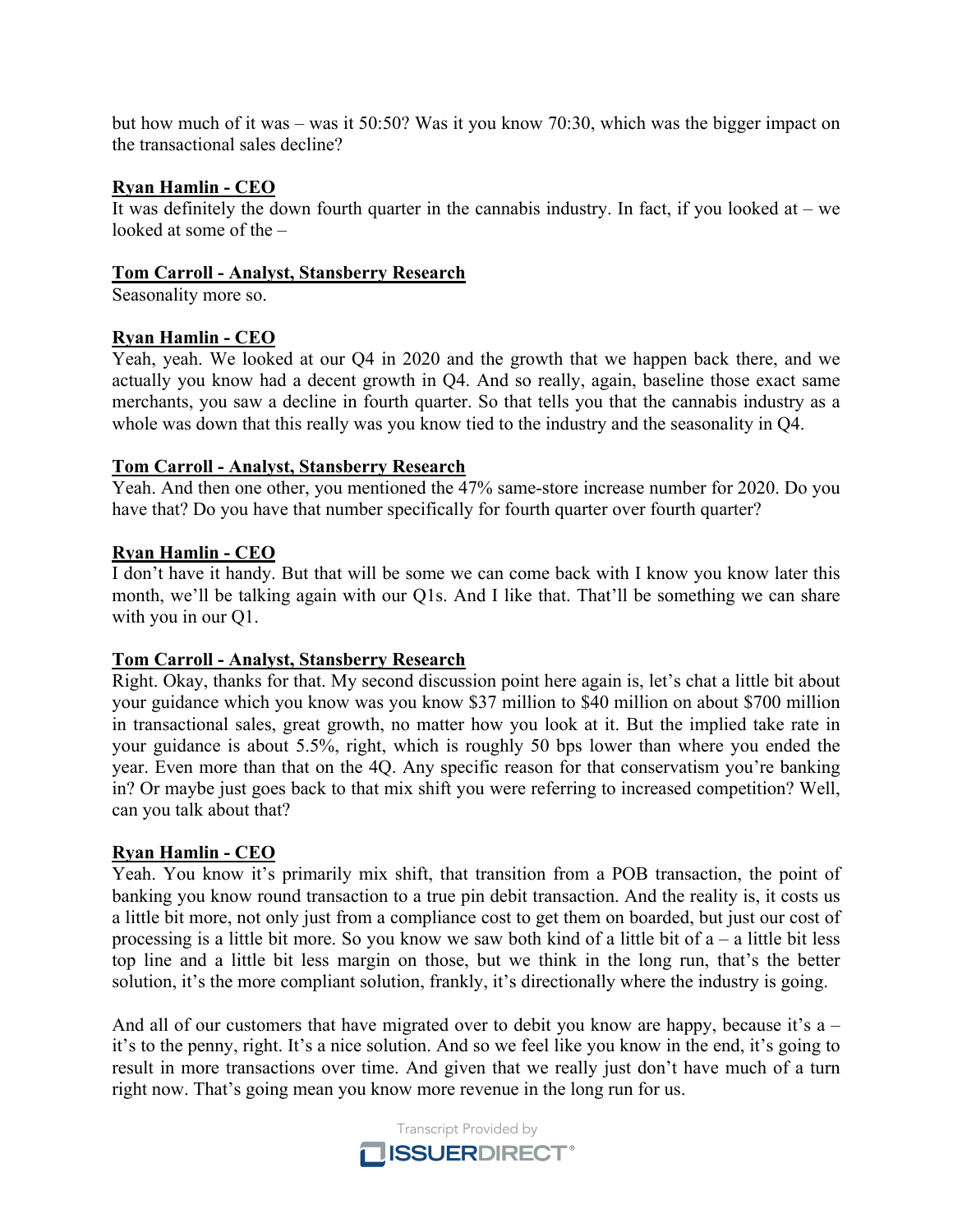## **Tom Carroll - Analyst, Stansberry Research**

Yeah, okay. And also on the call, you spoke about a pipeline of 100 stores getting on boarded in the next 60 days. I think I have that right. Or was it 60 stores in the next 100 days? One or the two? But of that cohort, you said it's expected to drive about \$5.5 million in revenue, and I wasn't completely sure if that was part of your guidance or in addition to it?

## **Ryan Hamlin - CEO**

Yeah, no – it was 100 stores in 60 days, first of all. But it's – you know the way we think about it is, it's going to drive annually – annualized \$5.5 million. So, if you know over the next 12 months, it's \$5.5 million. So roughly you know that's going to be prorated this year. So call it roughly \$4 million. And that is included in our guidance. So, you know you can count so to speak that \$4 million you know already quote on the books or booked revenue. It just, and it'll be going around in the next 60 days.

## **Tom Carroll - Analyst, Stansberry Research**

Okay, so said differently I guess looking at your guidance, you've got to increase revenue \$17 million or so. \$4 million of that is already spoken for basically.

## **Ryan Hamlin - CEO**

Yeah, yeah, exactly. So here's how I would kind of do the math. I would say \$4 million that's kind of spoken for, we've got about another 300 or so merchants in our pipeline that we're actively working on right now to – you know to close later this quarter, which then you know we'll see the effects of those being rolled out in Q3 and Q4. Then you have to look at our samestore growth which we just covered, which is that – you know that 47% number.

So you got revenue increases coming across from just your same-stores, we have some new products coming out that we haven't actually modeled. So that's going to be upside to our guidance. And I think I'd say you know my final point on guidance is you know as we came out this year and kind of got through some of the hardware issues and some of the onboarding issues of underwriting you know we're really seeing this, what – for a lack of better word, contracted revenue or you know that we booked revenue that we want to start to account for.

So when we have our Q1 call at the end of this month, we're going to forecast and talk a little bit more about our books, because it's important to understand that we have these merchants already under contract, so the revenue is coming, they just got to get through our underwriting. And I guess I would say you know the other point on guidance is historically I think this is good as you know we – we've been conservative on our guidance and we least-to-date we've exceeded our guidance every single time we've done that. So you know we feel good about where we are today, we feel good about where we are so far as we've entered into this year and kind of stand behind that \$37 million to \$40 million guidance.

# **Tom Carroll - Analyst, Stansberry Research**

And maybe I'm dumbing this down too much. But could we – or is this something you guys think about internally you know like for every 100 new stores that you sign up you're going to generate \$5.5 million in revenue? I mean is that kind of a rule of thumb? If you get – what did

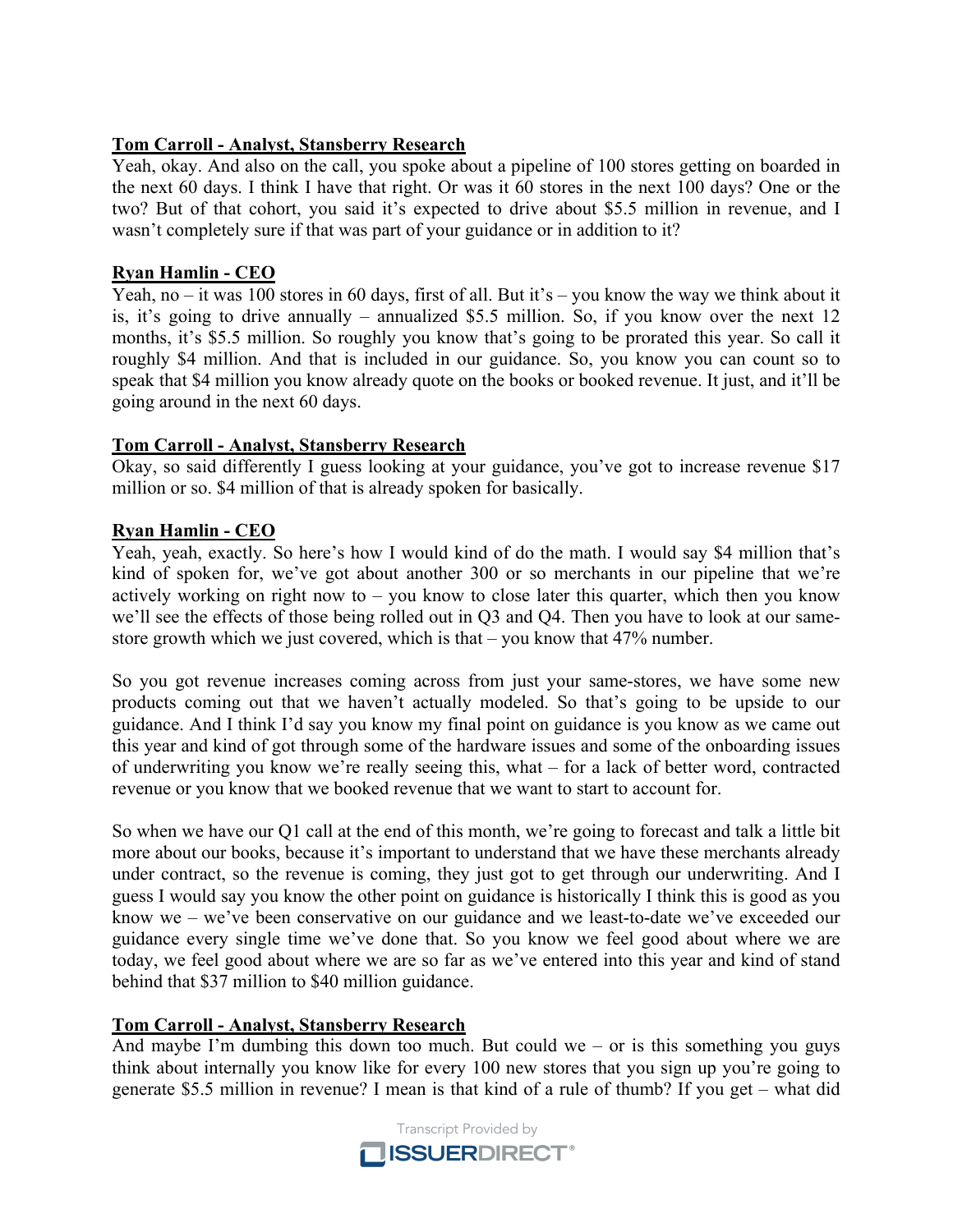you say, you have  $2 - 200$  in the pipeline kind of after these 100? I mean that's another \$10 million, right?

## **Ryan Hamlin - CEO**

Yeah, yeah. And so you know the way I would think about it and you're right. I mean that math is kind of a simple napkin math the way to look at it. You know the one thing that's always going to be the variable is you know when you land an MSO and those are larger stores and so you get a higher transactional volume you know that 100 stores might generate \$150 million in transactional sales versus maybe \$100 million. So it's – you know it's a general rule of thumb that you can kind of do that rough math that way. But you know with our strategy being really focused on a lot more higher volume stores and MSOs, we would hope that that's going to go up and obviously be a bigger number than what we're stating today.

## **Tom Carroll - Analyst, Stansberry Research**

Yeah. So besides payment processing, how much your guidance is inclusive of things like you know point of service and the kiosks that you guys are putting into dispensaries?

## **Ryan Hamlin - CEO**

Yeah the point of sale, POS is included in our overall guidance. And that's going to be our you know SaaS fees, our monthly recurring SaaS fees as well some hardware revenue. The kiosk isn't – the way I view the kiosk, because that's all upside, it basically just helps give us more payments penetration. So instead of the customer just paying at the counter, maybe they place an order online and they come and pay at our kiosk. So that's going to be upside, that's all about that you know 47% growth that we talked about year-over-year in ways that we can encourage our merchants to start to use our debit processing more than cash and create you know, honestly create much safer environment than what's in place today.

## **Tom Carroll - Analyst, Stansberry Research**

So how many of the 100 in the pipeline over the next 60 days are interested in you know these add-on services? Again like the POS –

## **Ryan Hamlin - CEO**

Yeah, while the POS has been really successful. And I think we even you know addressed this on the call last week, where we had a doubling last year. And we just – you know well again, we'll have our Q1 stuff coming out, but I can tell you, we're having a really nice quarter with our point of sale so far, so which is great. So, really good adoption on the POS. And you know the kiosk, we anticipate that more and more of our just standalone payments customers will want to use this, because it's just another way to the align buster you know, particularly on busy stores that have lineups.

You know if you know what you want, you walk to the kiosk, you order it, you pay and you just wait for your name to be called. It's really kind of – you know we're seeing modern retail move that way you know a lot of fast food restaurants, McDonald's, everybody's really moving to this kiosk model. So more and more it's going to be something that consumers frankly expect. And that's why we're you know the first to market with that to have our payment capability built in.

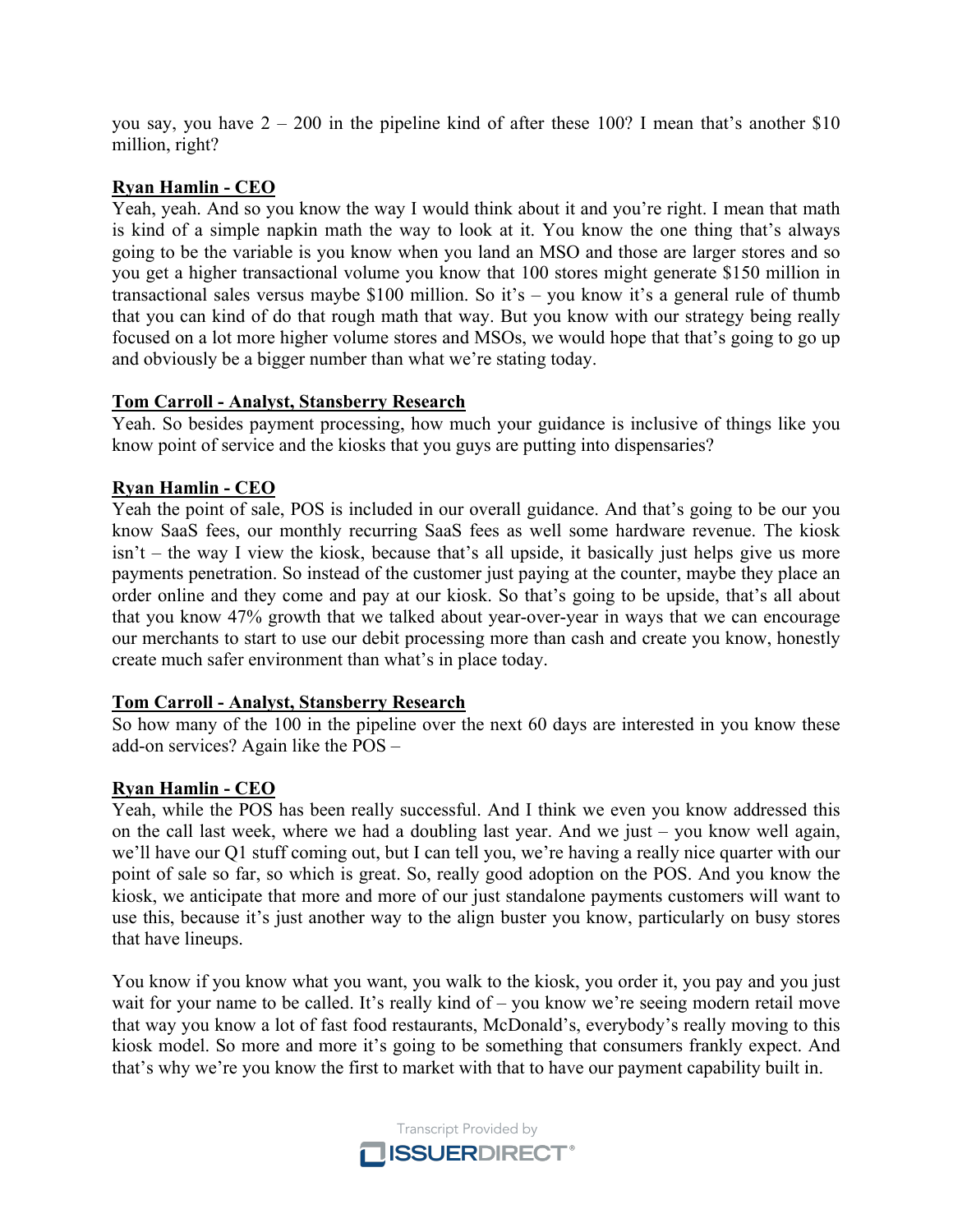# **Tom Carroll - Analyst, Stansberry Research**

All right. Can you talk a little bit about I know you know you and I have chatted in the past, again about kind of how you want to shift the focus away from gross profit margin to kind of absolute dollars. You know and certainly doing you know whatever you did this last year, \$5 million in change going to what, \$9 million to \$10 million. You know, you're doubling it.

But if you look at the absolute dollar increase, and again, kind of throwing it back to the direction you want to change the narrative, and you know you added about \$4 million gross profit last year, your midpoint in your guidance calls for a little less than that. So like 3 – and again, we're talking about small numbers, but you know like \$3.7 million. I mean, it's – I guess it depends on how confident you are in the outlook for this year. And again, we'll hear more about that in a few weeks. But is there a sense that you know you expect this number to maybe accelerate off of last year? Or kind of be the same?

# **Ryan Hamlin - CEO**

No, and good question. And again, I would say, this is probably the number two most frequently asked question by our investors. And as they should, I mean I think everybody you know as we evaluate companies, you look at top line revenue growth and you look at you know how's the company being fiscally responsible? And how close are they getting to EBITDA? And in this case, gross profit dollars? So it's certainly something we don't take lightly. And we talk about it quite a bit. But I will tell you, there was a very specific reason why you know the number we put out was at that \$9 million to \$10 million. And it does show yeah roughly you know kind of growing by the same amount.

But you're right, if you look at pure dollars, it's a little bit less. You know last year, we grew 232% over the prior year. So, that was a massive year of growth. This year, we're relatively you know flat doubling, maybe call it, a little bit more than that, but – or a little bit less than that. And the reason is, we're in high growth mode. You know if you look at companies like us right now, where you're – you have a track record of doubling your revenue, you're going from \$20 million this year to \$40 million next year, you're making great headway on signing up new merchants, the brand is getting more recognized in the industry. It behooves us as a management team to invest in that acceleration of growth.

And so, yes, we're not saying we're going to be foolish with our money. But we also want to reinvest our revenue back into our business. And as we stated, we want to win larger accounts, MSOs, when you have an MSO that has some price sensitivity, you know you have to maybe take a little bit of a margin hit to win that bigger account. But in the end, winning that account is going to pay dividends down the road, because you're going to grow that account with samestore revenue growth, they're going to add more stores. So, we are making an absolute specific called out effort to say we're reinvesting that capital.

And yes, we're going to have a little bit less total growth, but we're still going to come in at a strong you know \$9 million to \$10 million. And again, I would hope that like we always do, you know historically beating our guidance and that's certainly kind of our goal. So, that's why we made this shift. And I think you know I guess someone reminded me that when Square went public, their gross margins were about where we are ironically, and so I guess it turned out okay

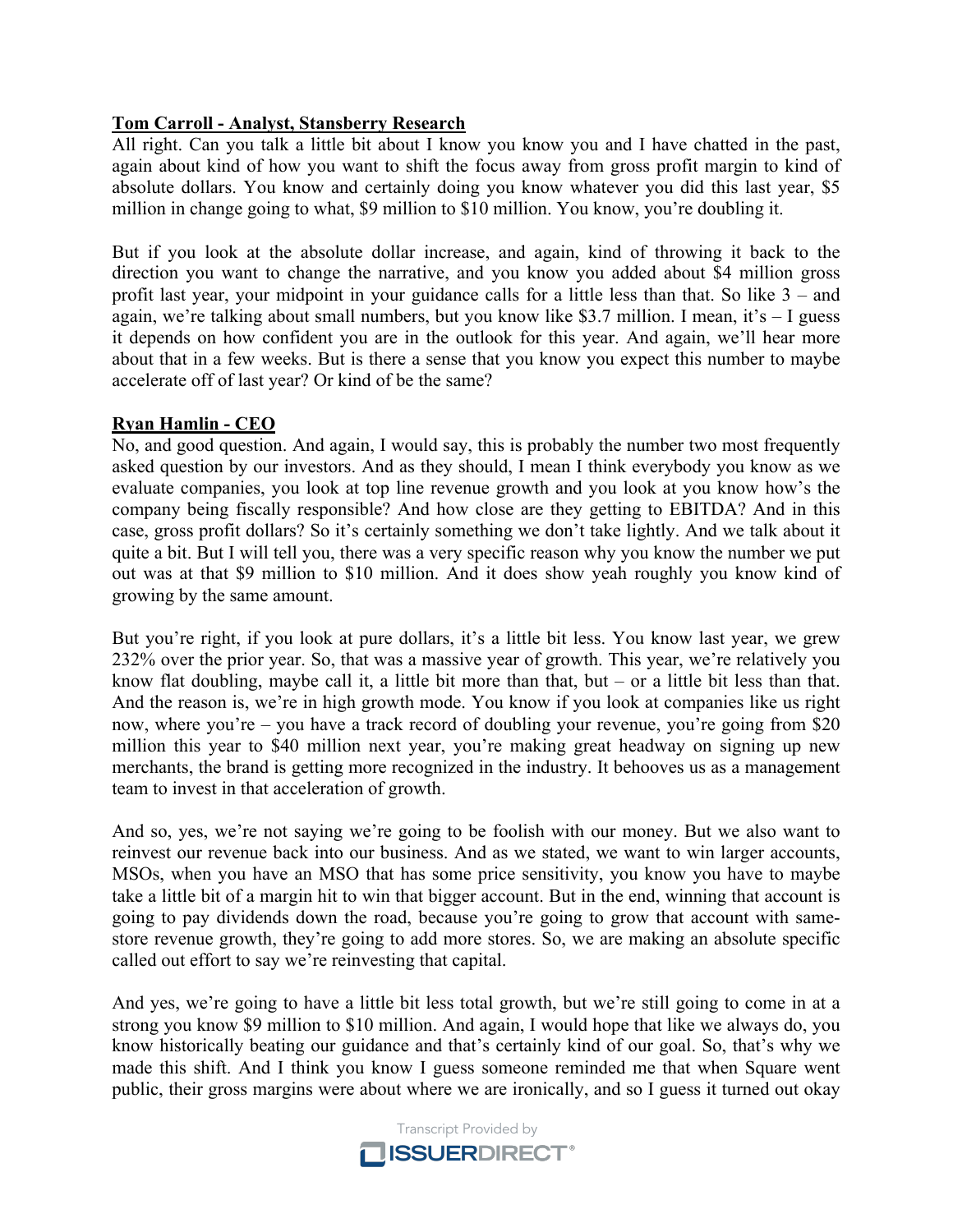for them, not saying we're going to be Square, but let's hope so. But, you know this is very common, right. This is common for companies like us. You invest to grow and you do it in a fiscally responsible way.

## **Tom Carroll - Analyst, Stansberry Research**

Yeah. Well, that's a good comparative data point. I like it. Let's shift over to kind of some of the pressures on the business. You know, we've already talked about just the industry cannabis pressures over the last six to eight months. Again, you've mentioned you just said March was one of your best months ever you know I had a large MSO tell me that they you know saw 15% you know average price increases in March.

So, it looks like things are flattening out or at least not getting less bad, so to speak. And it sounds like you have seen that. But what are the – besides just the overall market impact, what else is impacting or could really hurt the guidance you've given out there? So, maybe talk a little bit about competition, you mentioned going after larger MSOs. I imagine they squeeze you more than mom-and-pops do. You know any pushback from your revenue sharing partners. If you could talk candidly to us a bit about that?

## **Ryan Hamlin - CEO**

Yeah. So a couple of things there. I think the first and is correct. I mean, we said – March was and I mentioned as March was our highest month growing by 22% of our February, highest month ever for us, so we're definitely coming out of it. I don't know if you can – you know consumer spending habits maybe are coming out at the end of the year after the holidays have a little bit more free capital I'm not sure what it is, but we're definitely seeing it you know maybe from of the end of the year MSO pressures are kind of relieved a little bit.

But yeah, so we're seeing definitely the trend coming out. And that's good. And you know we'll share more in our Q1 at the end of the month about that. You know competition you brought up. You know for us, it's an interesting question, because we compete actually in two pretty different areas. One is our point of sale business, which is a traditional SaaS business, and the other is our payments business. And you know which is transactional fees.

On the POS side of it, competition you know I would lie here, I mean, it's competitive, there's definitely you know 10 to 20 different POSs out there, I would say probably 10 kind of notable ones. And you know we're in the – probably the 5, 6, 7 range right now as far as where we fit in. And so we know you know we have room to compete and win. And our plan is definitely to get into that top three you know soon, but there's competitive pressure. So when you're competing in that kind of a space, you got to remember the cannabis industry only has 9,000 retailers.

So you've got a relatively small market with a lot of competition. So, what does that do? Usually, some people do price drops and give away software for free, give away hardware for free, you know we're not doing that we think you know we have a great product, we will win on you know the quality of our products. But yes, that kind of POS pressures are being felt by us as we go out in the POS market.

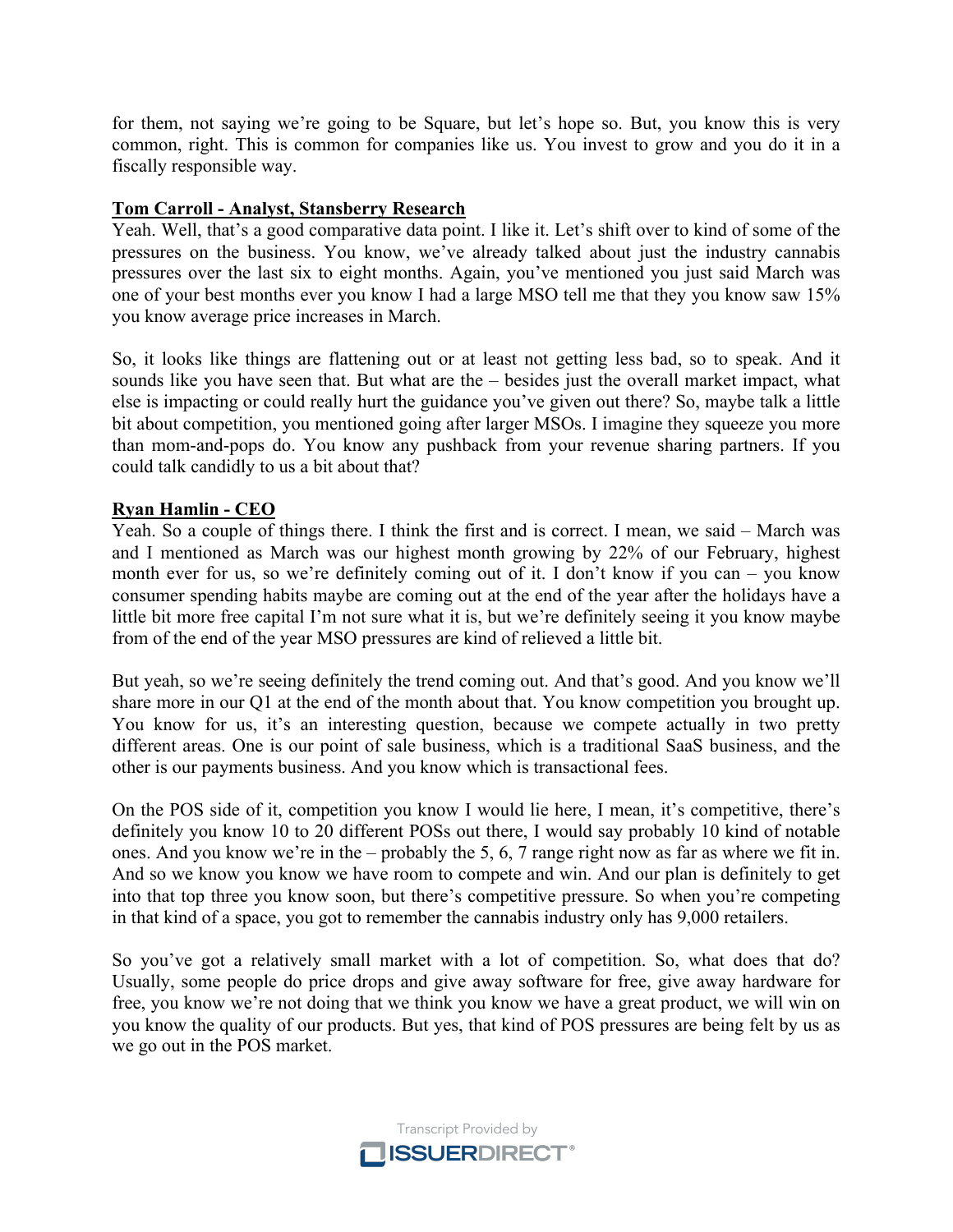On the payments side, kind of the flip side of that, though, is we're still – you know there's not a lot of competition, particularly in the true debit space. You know there is the POB competition out there and they're being successful, they're still out there. But the biggest competition is still the ATM and cash. I mean, when you look at these stores, it's surprising that still probably 70% of all transactions are still cash-based in this industry.

And so it's creating safety concern issues here in the State of Washington, we got 80 stores broken into and just the first part of the year. So you know a little bit of a side topic to your competition. But I think that helps us. I mean as we are out there promoting our cashless services and our ability to make it a safer environment for our customers, we're seeing you know we can win in that space when it comes to the straight up competition, because we can compete against cash.

You know the last thing I think you mentioned was just around some of the MSOs and I kind of mentioned that already. But you know, we made the decision as an executive team last year, the – really the second half of last year to really focus on MSOs. And we've landed a few, you know one of them I mentioned on the phone last week, Loom, which is the largest chain in Michigan. You know we have a couple others, and we hope to announce some of that in our Q1 or at least talk about some of our MSO wins recently. But you know to win those deals, they take a little bit time. And they take a little bit, like I said, margin squeeze. But in the end, we think that's the right tradeoff.

## **Tom Carroll - Analyst, Stansberry Research**

How about the other thing I noted what your operating costs from a quarter were went up quite a bit. In your earlier – you talked about just investment in the business, and I imagined that's what it was, but maybe talk a little bit to why they're up so much. And do you expect that to flatten out a little bit in the next few quarters?

## **Ryan Hamlin - CEO**

Yeah. That's a great question for Matt. Matt's sitting here next to me and he wants to talk. So I'm going to let him answer that one as well.

## **Matt Fowler - CFO**

Hey, Tom. Yeah. Our headcount did increase which you know drove our OpEx. Q3, we had about 33 employees that grew to 41 at the end of Q4. So we're up about 24% in headcount. We've been bringing on these additional headcount to spur our growth which really accelerates the revenue generation.

These new team members are primarily in sales, product development, underwriting and the onboarding you know all those items that make their revenue flywheel move a little faster. It does take a little bit time to onboard these new team members and get that flywheel moving. And as Ryan mentioned, we saw that impact in our March results.

And other item that increased during the quarter was personal fees. This is tied to just the legal work that was needed for our contract negotiations with those large MSOs. We also did some

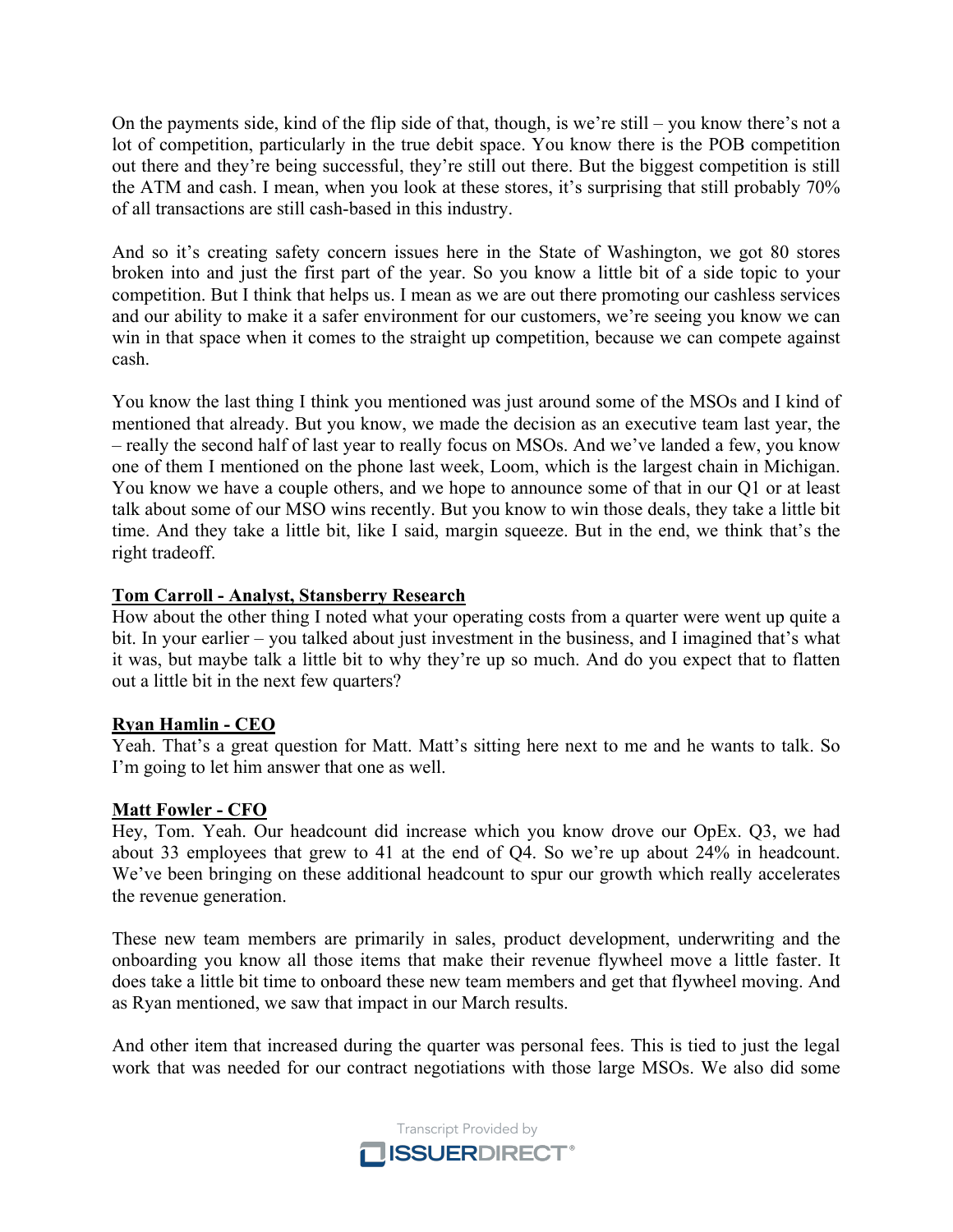redesign work on our merchant agreements. And that was really just to make them simpler and more efficient.

In addition, we saw higher stock-comp expense you know that was tied to bringing on new headcount. And you know it's important to remember, of course, that is a non-cash expense. In addition to non-cash expenses, there is the derivative liability. I think you know the important – the derivative liability you know, this is because our convertible debt that we did was in US dollars, and it is settled in shares in Canadian dollars. And because of this US-Canadian dollar exchange rate, it is not possible to estimate what the true conversion will cost us.

Under IFRS we are required to mark the market that adjustment every quarter. And that's the expense or gain from that conversion of those shares. You know and this is, remember, a noncash adjustment, but it does flow through our P&L. In short, the increase in our share price is that is one of the main inputs in the derivative liability has really amplified this in our financials.

## **Ryan Hamlin - CEO**

Now everybody knows all they wanted to know about derivative liabilities.

#### **Tom Carroll - Analyst, Stansberry Research**

Well, yeah I think the main point there is you know non-cash.

#### **Ryan Hamlin - CEO**

Correct.

## **Tom Carroll - Analyst, Stansberry Research**

On that particular item.

## **Ryan Hamlin - CEO**

Yeah, exactly.

## **Tom Carroll - Analyst, Stansberry Research**

So actually I just I have a follow-up. And certainly you said around a little earlier you know talking about the however anyway 8,000, 9000 cannabis retailers in the country. You know I think half of them are in California and Oklahoma. What states – I mean, are you continuing to focus on those particular states you know into this year? Or do you expect to maybe migrate to some of the new markets that you know that are like New Jersey there you know transitioning from medical to adult use? And hopefully some other states come November?

## **Ryan Hamlin - CEO**

Yeah, no. Good question. We are in 18 states today, just to remind all of our investors and on the call last week I said we're going to be migrating and say, you know 8 to 10 new states this year. New Jersey is a great example of that, right, where they just you know opening up now, another one that just opened up in April was New Mexico, we were there day one, we already have a pretty good presence already in New Mexico.

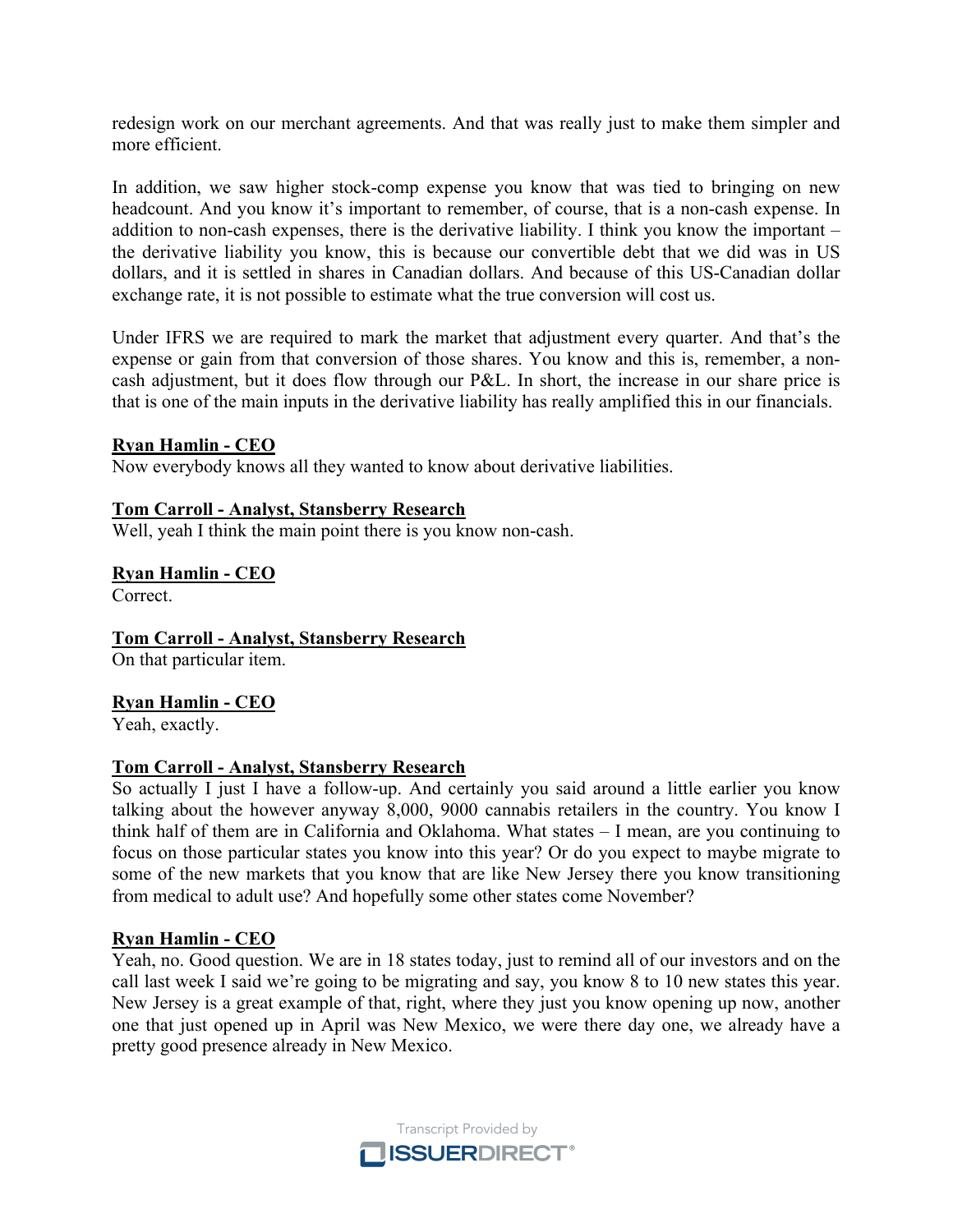So our philosophy is to be there on day one, when a lot of these new states opened. And then for the ones that have been out there already you know we already have a plan that we're addressing and looking at each of the markets. But you know specific to your point about Oklahoma, California, we kind of joke and laugh about that. But you know honestly, Oklahoma and we do have a fair number of stores in Oklahoma. And so I hope you know I'm not offending anyone from Oklahoma or anyone that might be listening on this call from there.

But you know that model is not probably the ideal model of having 1,400 dispensaries in a very small state. You literally have more dispensaries, I think than Starbucks in that state. But you know that we look at them and we evaluate a couple of things, the market size, market opportunity, who are the big strategic players? Are there MSOs here? Are there a handful of stores that would drive high revenue if we sign them up from a payment standpoint? What are the specific needs that we have to do from an engineering standpoint to be ready to serve that market? Those are all the things that go in you know factored into that decision.

So yes, we are you know – our West Coast that's where we started. So we have a heavy presence in you know Washington, Oregon, California, Arizona, Nevada, Colorado, those are big states, clearly, but you know, we got that large franchise in Michigan. So now we have the number one store in all of Michigan with Loom. So, we're definitely making inroads more. And I think I even said on a call last week you know we're really going to focus on the Mid Atlantic you know East Coast states really this next year.

# **Tom Carroll - Analyst, Stansberry Research**

So I thought of another philosophical follow-up. Does it matter between whether you want to focus on you know limited licensed states that might have fewer dispensaries and cultivators, but drive higher prices over the longer-term versus you know states that are more open to having many licenses and many dispensaries. And maybe it's a price volume answer, but have you guys internally thought about that longer-term?

# **Ryan Hamlin - CEO**

Yeah. I mean, I would think it's very similar to how a lot of businesses think about entering into a new state. You know, we look at the market. To us you know, Nevada is a great example where there's not a whole lot of licenses, but the ones that we do have, for example, we have the Reef and you know, the Reef is probably the second largest store in the United States.

And so having a store like that is very strategic for us. So yeah, we look at it as you know not just appear how many dispensaries are in the state. We try to look at is what's the real opportunity and how – you know how can we meet that opportunity at a fast pace, right. How do we accelerate our growth? And does that state makes sense for us to enter into.

# **Tom Carroll - Analyst, Stansberry Research**

All right, that's great. Just looking at the clock here. Why don't I hang up for now? And thank you, Ryan and Matthew. I really appreciate your time again. And operator, maybe we can open it up if there are any questions.

# **Operator**

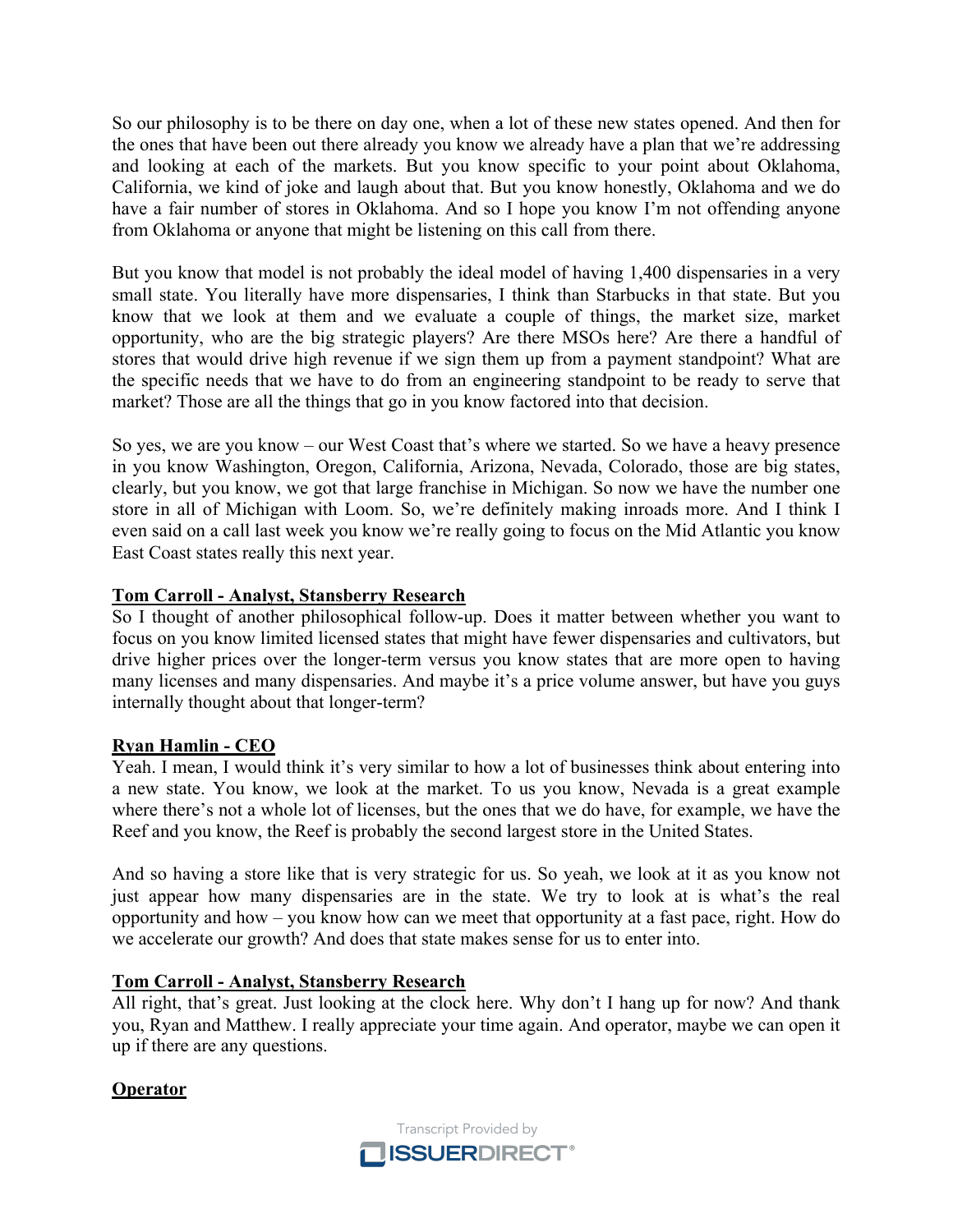Certainly. Ladies and gentlemen, the floor is now open for questions. [Operator Instructions] Your first question is coming from Joshua Horowitz from Palm. Your line is live.

**Q:** Thanks, everybody and thanks for taking the time to put this event together. I think it's very helpful and great progress on all fronts. I had a question on the CBD business. A couple of weeks ago the announcement was made about moving into that vertical. Maybe you can talk a little bit about what's attractive about it? And if you've been able to win any business? And if so, you know who are you taking business away from?

## **Ryan Hamlin - CEO**

Good question, good to share with you, Joshua. Yeah, let's talk about a couple of things. One is, just the industry itself. So the industry, I think it was Forbes that came out with their numbers. Not to all those, I think it's \$4.5 billion, the CBD industry, if you compare that to the cannabis industry of this last year I'd call it \$22 billion, \$23 billion. So you're looking at a market that's probably 25% you know of the total cannabis market. So it's a real opportunity and it's why we decided to go into it. So it's not small, but it is smaller than recreational cannabis.

The other reason we decided to enter that market was, they have the same needs, frankly, that's a traditional recreational store needs. The need a great POS, they need to be able to track their products through great inventory management, they need to be able to track their customer information. So it's not typically a POS that just Clover or a Square somebody would use, it does require more of the compliance-related technology that we had already built for recreational cannabis. So it made kind of a natural step for us to do that.

The second thing is, they need payments too and while payments are a little bit more friendly in that space, which is great you know we were able to secure the ability to do credit card processing in a traditional CBD environment, which is a huge win for us. So you know we will and have started to process on the credit with the CBD side. So, we've won a couple reasonable size, in fact, we want one account which I think is over 20 locations. That's a CBD retailer that I'd love to give the name, but I haven't got their permission. So I can't say their name. But I can tell you that it's a chain of over 20 stores that we have one.

So yeah, I mean I would look at CBD by the way as upside in our forecast, in our guidance. And you know, Matt sitting next to me here, as our CFO. And I know we didn't really model anything into our guidance for CBD in this year. But you know part of that is opportunistic. We're going to enter those markets, start processing for them, have our POS out there, and then you know see that this business could be a pretty interesting business for us as we go into the next couple of years.

**Q:** Thank you.

**Ryan Hamlin - CEO** You bet, Joshua.

**Operator**

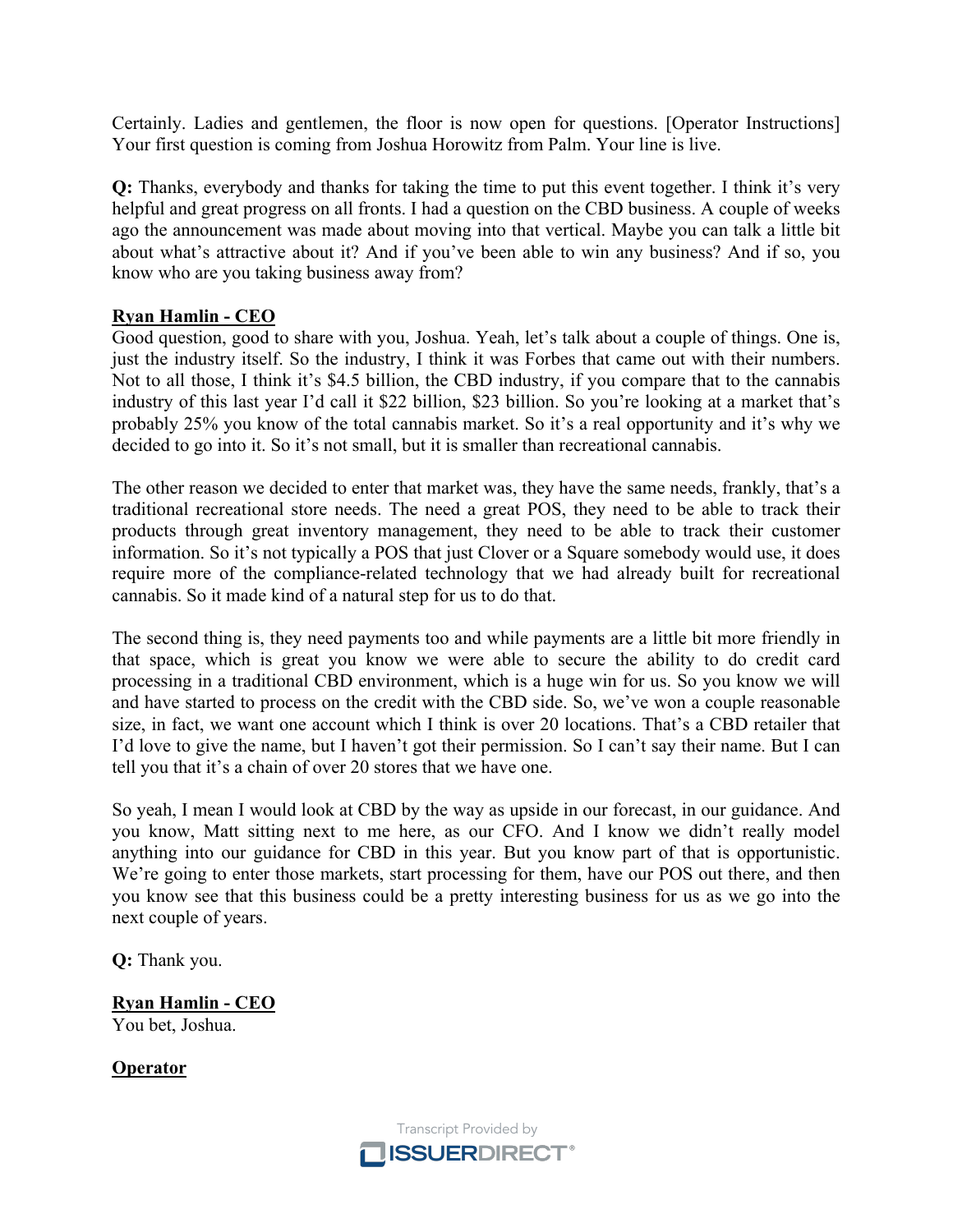Thank you. [Operator Instructions] Your next question is coming from Chris Bolster from Propel Advisory. Your line is live.

**Q:** Thank you. Thanks, guys for arranging this. It's really great to have the opportunity to ask a few questions, because there's not that much information about the company out there. A question about when legalization happens? Do you see the importance of POS being even higher as a means of funneling transactions to POSaBIT rather than other new entrants when the payments space perhaps become – becomes more competitive?

## **Ryan Hamlin - CEO**

Yeah, no good question. And thanks for actually bringing that up, because we did get a few people talk specifically about legalization. So I'm going to probably two things real quick. I mean, I'll give you my two second on legalization even though that wasn't your direct question. All I'll say is obviously we're supportive of federal legalization. We think it's you know it's a good thing for our country as we open up, I think it's going to be a good thing for our market, because it's going to you know probably double at least double the size of the market for us, that we can go after.

The flip side of that is, I think you know it's been challenging to have any form of the legalization or even you know the SAFE Banking Act make much progress. I would say that you know we'll see what happens. We have midterms coming up, I'm not expecting a whole lot of change anytime soon. But let's – to your question specific, let's assume legalization does happen. Yeah, it's definitely one of the reasons you know why we've continued to make our investment into the POS, we think it's strategic, the POS is the hub of the business.

And you know, traditional POS is like a retail POS that you might run in a coffee shop or at a restaurant, they're just not going to meet the need of the cannabis industry, because even when you're legalized, you're still going to have all of the compliance and regulatory requirements, much like you do in a pharmaceutical industry or again, you know in some other like alcohol, tobacco kind of industries, where all those sales have to be tracked. You know, there's taxation that's very different in this space than a traditional retail environment.

So, the amount of work you have to put into your POS to make it work in this environment is substantial. And so, yes, we think the POS is a hub, we think that we – you know in a leadership role, we continue to be able to fend off the competition, even from the bigger guys so to speak, when they come in post-legalization, I think you haven't been to this payments, right. So having our payments business out there, it puts us in a really good position as payments open up and things like SAFE Banking paths and credit becomes available, we can instantly plug that in, because we have that known relationship with that merchant today. We understand their banking needs, we already have their banking information, we've already underwritten them. So it really puts us in a leadership role as we go forward even in post-legalization.

**Q:** Thank you for that. So maybe a quick follow-up if I might. Just thinking purely about the POS and perhaps also the software for managing operations, payroll and inventory and things like that. But, excluding the payments piece. How strong do you see your competitive position these are the some of the leading competitors, especially, I think Dutchie is number one.

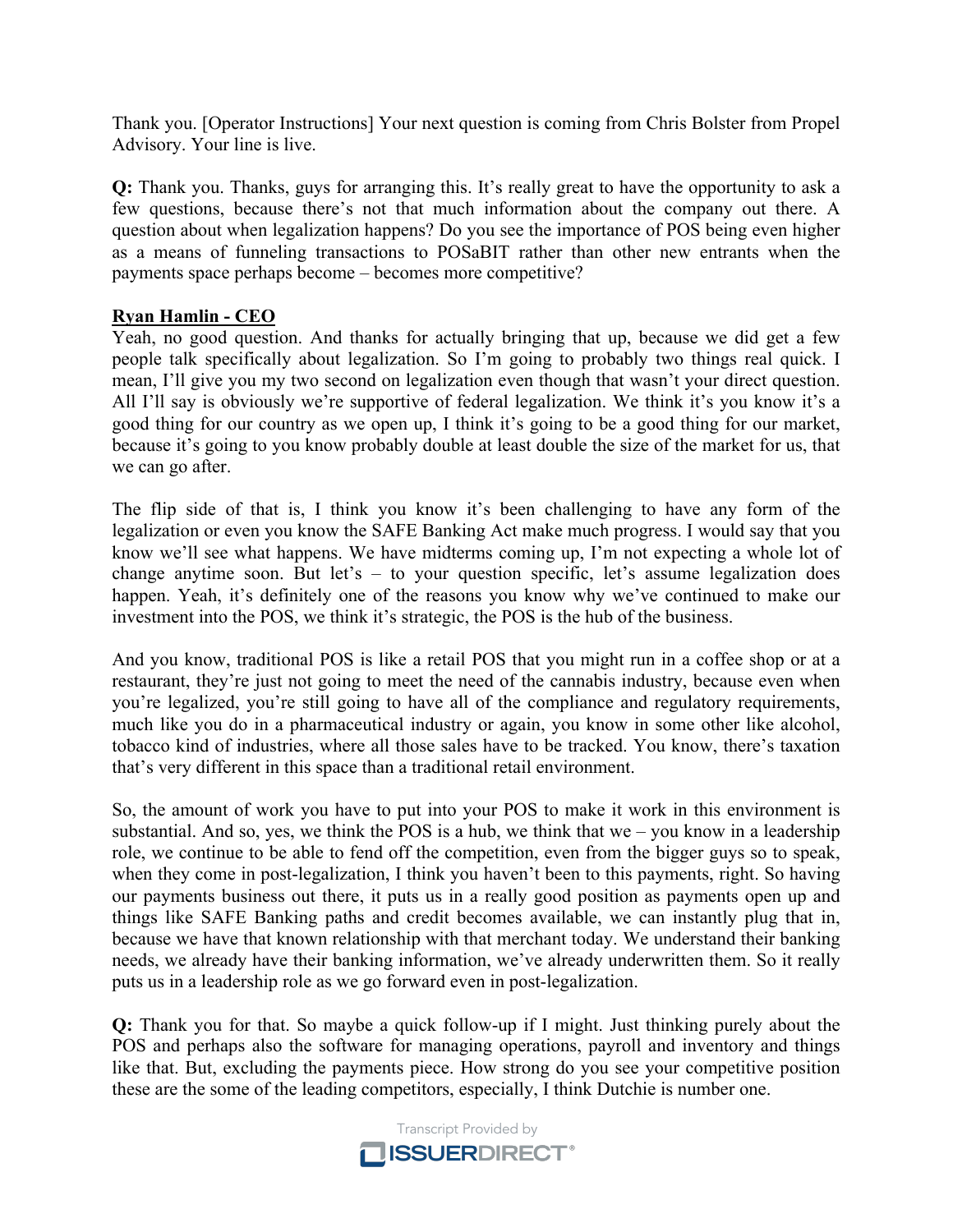You know there are a few others that are close on their heels like BioTrack and Flowhub and MJ Freeway and so forth. But, you know how would you say you stack up against, particularly Dutchie, but some of the others and then you know what are the most significant strengths you would cite that would make a dispensary choose you over some other solution in this very competitive market?

## **Ryan Hamlin - CEO**

Yeah, good question. A couple of things. And I think I mentioned even though that is called the POS market, you're right, is very competitive and they're – and Dutchie, yes you said that correctly, I would put them in the leader – position you know particularly they did the acquisition of Leaflogix and Greenbits. So it definitely you know accelerated their presence in the industry.

You know we position ourselves probably right now like I said in that kind of  $5 - \text{fifth}$ , sixth, you know, maybe even seventh position. So if you're just looking at sheer numbers, our position is that way, if you look at us from a feature by feature and just put us up next to any POS out there, I stand behind ours you know and I'm not going to tell you we're the – you know we're the best across the Board, but we definitely will compete and you compete that with the leaders. I mean, we compete with Dutchie and we'll beat Dutchie and sometimes they'll beat us.

But you know, we're there in those conversations, which really matters right now, I think the big differentiators for us is, we made it very clear that we are going to be the open platform in this industry, we're not going to force our customers to have to use any one particular thing. So if you like your loyalty, let's say with springbig, you can have springbig fully integrated into our solution. That's not something you know that a Dutchie and others can do. And so we've made the choice to be a very open platform and compete on that. We think consumer choice and frankly, merchant choice is going to win at the end of the day.

So, that's our big differentiation, our big you know – we have a lot of key features we've been building out for multi-franchise and for MSO we think that's going to be a big differentiator for us as we go forward. Clearly, our integrated payments is a huge differentiator that a lot of others in the POS space can't bring to market. So long question – a long answer to your question, but you know that's kind of where we stand if you just want to look at numbers we're probably in that you know fifth to seventh place if you're looking at feature by feature, I would put us up against anybody in the industry.

**Q:** Thank you.

# **Ryan Hamlin - CEO**

You bet. Thanks for your question, Chris.

## **Operator**

Your next – your next question is coming from Scott Weis from Semco Capital.

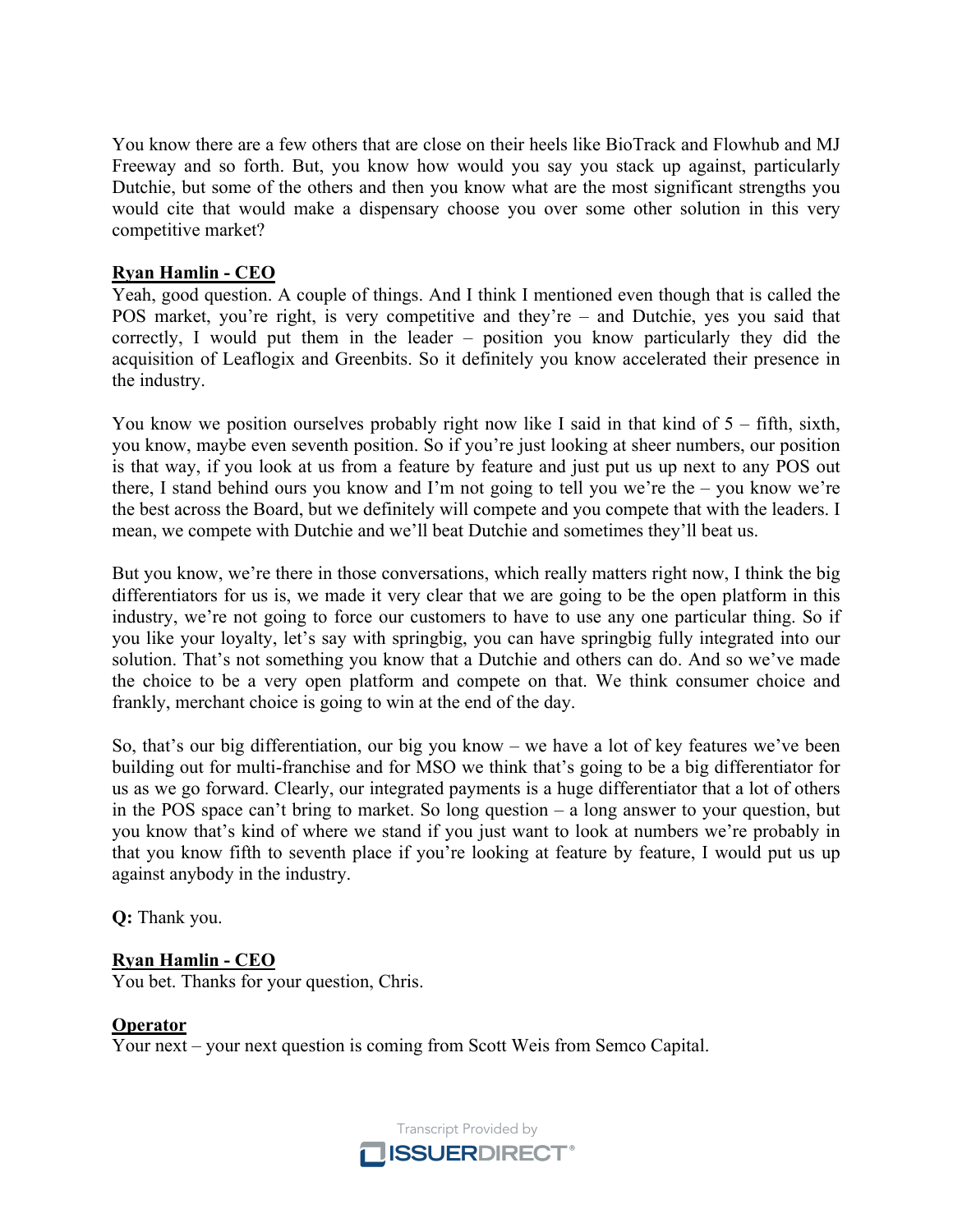**Q:** Hey, guys. Thanks for doing this call. I appreciate as well. Following up on the POS discussion, can you talk about the margin differential between the POS business and the traditional processing? And what is the current revenue mix today? And how do you see the mix in 12 months and in 24 months?

# **Ryan Hamlin - CEO**

All right. Good to talk to you, Scott. Yeah, so a couple of things. So margin, definitely better margins on the POS. That's you know your traditional kind of SaaS revenue. So you're going to get margins in the 60%, 70% which is kind of traditional, even sometimes higher than that. And if you look across the Board, that's kind of what you would expect for POS.

Obviously, the margins on the Payments side much harder, because we're paying a lot, we're paying interchange, we're paying a processor fees and we have our – you know referral programs out there driving inbounds, we have our software hosted fees there. So you know that's why our margin and we publicly stated is that 9 to 10, call it 25 to whatever ex percent. So definitely that's kind of your mix shift between or your mix between your POS and your payments.

As far as you know how we see that going, I think you talked – the next part was you know, how do we see that in 12 months? How do we see that in 24 months? I mean, our business today is, as you know, Scott when we've talked, I mean, we – a lot of our revenue today is driven off by our payments business. I mean we started as a payments company, and frankly you know that's how we learned the industry and cut our teeth. And then we added a POS. And the good news is, you know, even though we're somewhat late to the game in the POS market entering in 2018, we've really covered a lot of ground. And so now we're becoming more and more of a really interesting player in the POS space.

So the mix – on the revenue side is you know still not very much on the SaaS, but maybe 90%, 20% or 9, 10 you know from a – if you include kind of your SaaS fees and hardware, so we're still predominantly payments. As we go forward, you know as I already shared you know, we're making a lot of progress for the POS. So I would see that transitioning in the next 12 to 24 months, you know maybe get to that 80%, 20%.

But you know if you look at traditional businesses out there, payments still is a high revenue business, and it's where you make your money, it's the transactional side of it. And SaaS business is always give the analogy – like a locomotive you know, it takes a lot of work to get them up the hill, but once they get gone, they really just kind of continue to pay with those recurring revenue.

So, you know we're still pushing up the hill a little bit, so to speak, to use that analogy with the train. But I do think those SaaS revenues are going to kick in and you know eventually we'll get to you know maybe as high as 70%, 30% and 30% in SaaS and 70% on payments.

**Q:** Right, thanks. And then second question. Can you provide an update on the NASDAQ uplist? And the latest there?

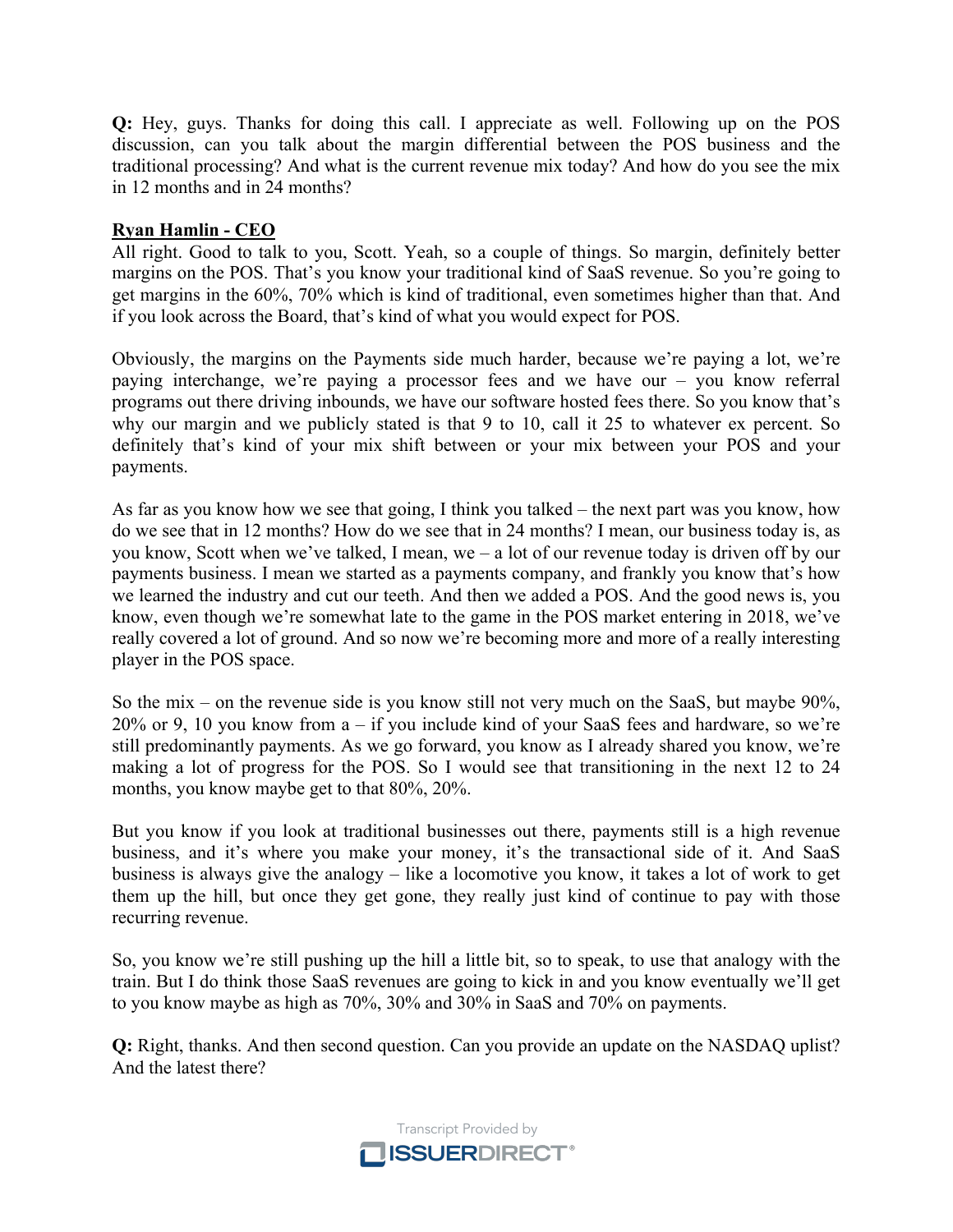## **Ryan Hamlin - CEO**

Yeah, I was going to wait for somebody to do that. Matt, do you want to make that one?

#### **Matt Fowler - CFO**

Sure. Yeah, we're continuing to explore the possibility of a NASDAQ uplist. You know when appropriate, we'll update the market on that. We're also exploring other opportunities to help improve liquidity of our stock in the tradability. But yeah, there's no comment on that now until it's appropriate.

**Q:** Okay. Thanks, guys.

#### **Ryan Hamlin - CEO**

Thanks, Scott. Good to chat with you. Another question then we could wrap up. Couple of minutes left.

#### **Operator**

Certainly. Your next question is coming from David [Yearns] [ph] – your line is live.

**Q:** Hey, Ryan. David Yearns.

#### **Ryan Hamlin - CEO**

Hey, David. Good to chat with you, David.

**Q:** Thanks for the great results. My question was related to the NASDAQ listing. And so I don't have another question. Thanks.

#### **Ryan Hamlin - CEO**

Well, it was good. Good talking to you, David.

**Q:** Okay, thanks.

## **Operator**

Thank you. Your next question is coming from –

# **Ryan Hamlin - CEO**

I think we're –

# **Operator**

Joshua –

#### **Ryan Hamlin - CEO**

Yeah – I guess I would just say we're just, yeah. We can wrap it up here shortly if there's any other remaining questions. We're a little over time. But we'll take maybe one more question.

#### **Operator**

Certainly. Your last question is coming from Joshua Horowitz from Palm. Your line is live.

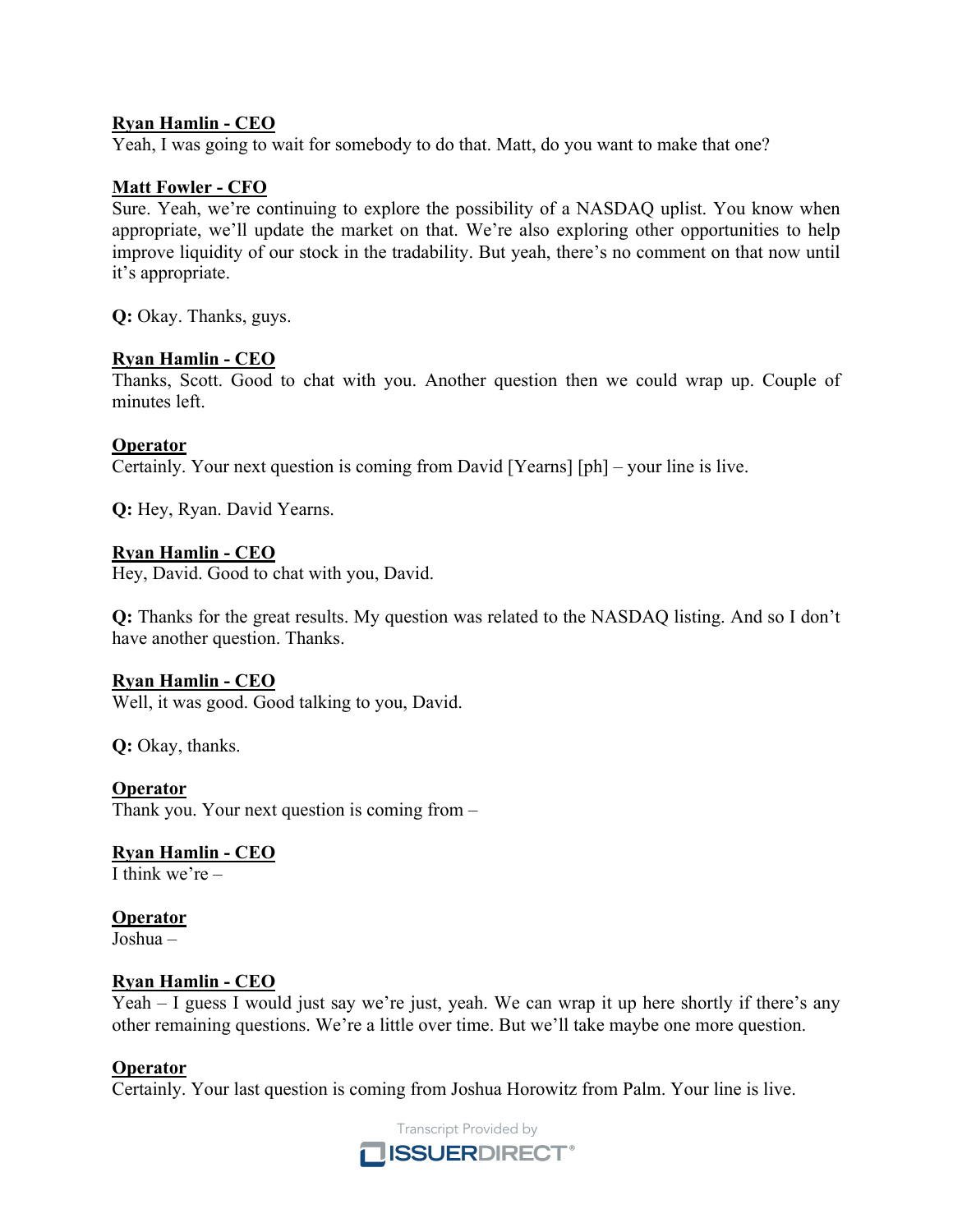**Q:** Thanks. I just had a follow-up. You know as we talked about Dutchie and some of these other ones. I'm just curious like, if we were a private company, and we went to a venture fund or something and said you know, we need \$25 million, what forward sales multiple would they put on this company if it were private?

## **Ryan Hamlin - CEO**

Great question, Joshua. You know, I think we already mentioned Dutchie, so let's just you know Dutchie raised I think at \$3.4 billion, \$3.5 billion and they've raised you know several hundred million, but I think that multiple was like literally in the three-digits like  $100 - 100$  times multiple to get to that valuation. I think others out there that are raising money that I see right now in this private sector they're raising at you know 20 to 30 times.

You know, and here we are. So we're POSaBIT, we're a public and you know that's fine. We – we've made that decision. But yeah, I mean right now as you guys can see buy our stock, we're trading at you know like 4 times, 5 times our multiples so.

**Q:** Yeah, I think that Dutchie not helped me out there. Dutchie traded – it looks like it was about 150 times multiple on their sales. So.

## **Ryan Hamlin - CEO**

Yeah, it's kind of crazy. But yep, that's what it is.

**Q:** And there's nothing particularly special about it versus you know our capabilities or growth it's not like they have something that, we only have that.

# **Ryan Hamlin - CEO**

Yeah, no, I mean I think if anything, they have distribution you know Dutchie when they made their acquisition of tree – or of Leaflogix and agreements that gained a lot of distribution from those existing players. But yeah, I mean, again, like the previous caller had said something about you know how we stack up, I'll stack our technology up any day against the competitors out there in the POS space. And then we clearly have a lead in the payments space. And we've kind of proven that execution over the last five years.

That you know and just the last thing I will say is, we've done everything. And – you know got our company to where we are today and literally on about \$8 million in funding. So, I think we've also proven to our investors that we're fiscally responsible and we make good business decisions with the limited cash we've had and we've reinvested in our company to create the growth that we have today.

**Q:** Well, you've done a phenomenal job and all the shareholders are very appreciative. It's really been a great story. Great execution. So thank you.

## **Ryan Hamlin - CEO**

Thanks, Joshua. All right. Well I think, operator I'll hand it back to you. But I really – just I guess my column is for just thank you everyone for joining on this call. I really appreciate it.